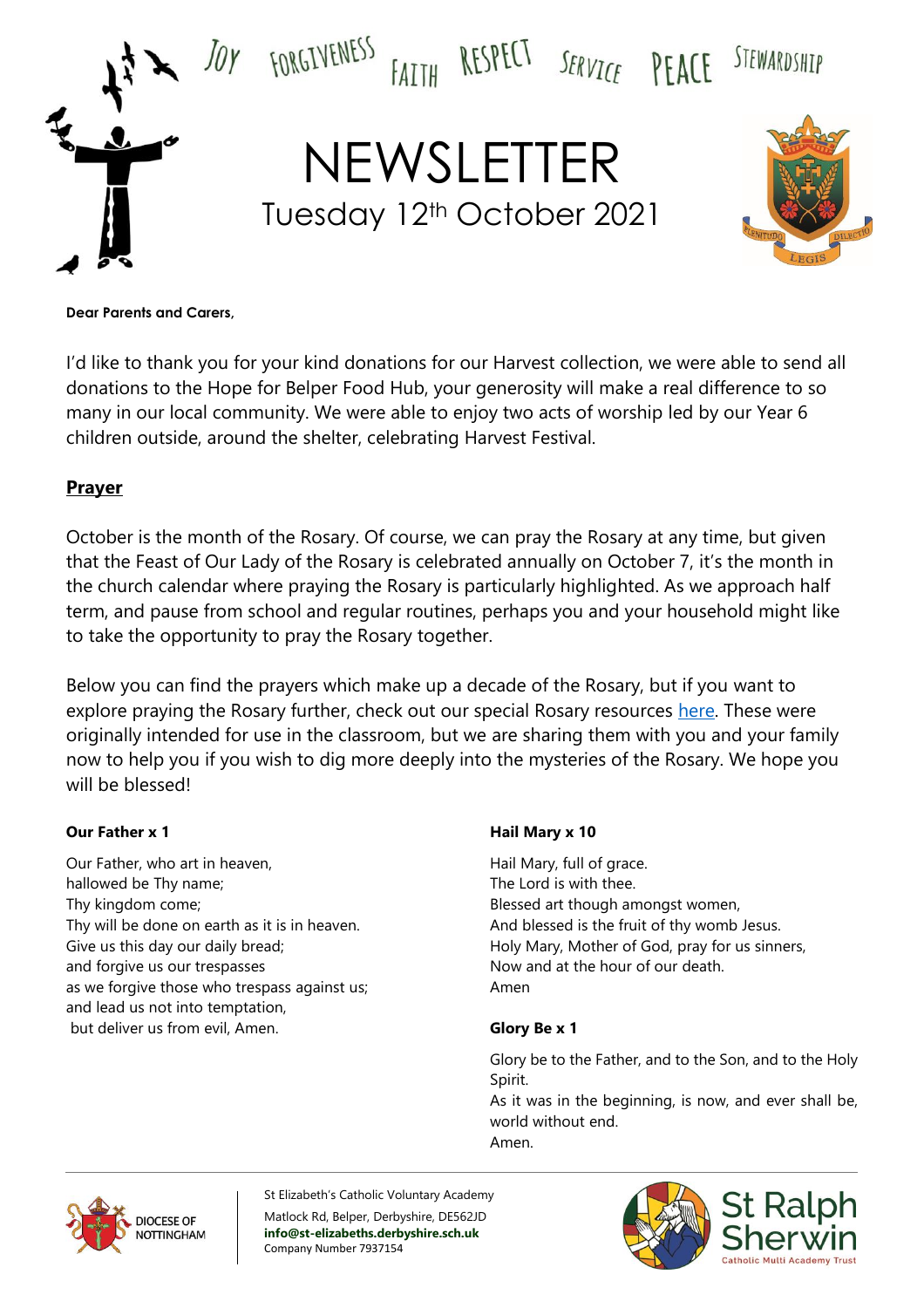# **Strictly St Ralph**

On Saturday 23rd October our Trust is holding "Strictly St Ralph", a dancing competition for each of the 25 schools in our St Ralph Sherwin Trust. School's are being encouraged to support this which means we can hold a sponsored event and support charities. The two members of staff who have "volunteered" to dance the jive and represent St Elizabeth's are Mrs Wilby and Mr Ward, we know you will get behind them and wish them good luck in this venture as they take their dancing lessons! The two charities we will be raising money for are a local charity called the Derbyshire Toy Library who aim to support children's development through play as well as being a community to support parents and encourage families to hire toys from them instead of buying, and an African charity called Inter Care who get free health care to children in Africa. More details to follow.

## **Applying for a secondary school place for Sept 2022**

Was your child born between 1<sup>st</sup> Sept 2010 and 31<sup>st</sup> August 2011? If so, you **must** apply by midnight on 31<sup>st</sup> October to get them a place at secondary school. You can apply online at [www.derbyshire.gov.uk/admissions](http://www.derbyshire.gov.uk/admissions) or call 01629 533190.

## **Flu immunisations**

Flu immunisations will be in the form of a nasal spray and given to all pupils in every year group on 15<sup>th</sup> December. The Health Team have asked that we pass on their web address for you to log on and give your consent. The website is [www.derbyshireandcityimms.co.uk/](http://www.derbyshireandcityimms.co.uk/)forms/flu and use our school code: DD146119

## **Uniform**

Thank you to you all for sending the children into school so smartly dressed in their school uniform. All items of uniform should be clearly labelled. Children do need to come to school in full school uniform. Uniform can be purchased online from [www.loopwear.co.uk.](http://www.loopwear.co.uk/) A reminder that school coats are black or brown, school shoes (not boots or sandals) are black and any hair accessories are school colours of brown, yellow, black or neutral.

## **Derbyshire's Neurodiversity Toolkit**

The link can be used for parents and carers to access resources on the Derby and [Derbyshire](https://lnks.gd/l/eyJhbGciOiJIUzI1NiJ9.eyJidWxsZXRpbl9saW5rX2lkIjoxMDYsInVyaSI6ImJwMjpjbGljayIsImJ1bGxldGluX2lkIjoiMjAyMTEwMTIuNDcyMDU0MTEiLCJ1cmwiOiJodHRwczovL2RlcmJ5YW5kZGVyYnlzaGlyZWVtb3Rpb25hbGhlYWx0aGFuZHdlbGxiZWluZy51ay8ifQ.6C4YBlZCd7VDn18Fid5QeJ5AYf2U-mrIgSmP2eMIyTk/s/1109389022/br/113737917400-l) [Emotional](https://lnks.gd/l/eyJhbGciOiJIUzI1NiJ9.eyJidWxsZXRpbl9saW5rX2lkIjoxMDYsInVyaSI6ImJwMjpjbGljayIsImJ1bGxldGluX2lkIjoiMjAyMTEwMTIuNDcyMDU0MTEiLCJ1cmwiOiJodHRwczovL2RlcmJ5YW5kZGVyYnlzaGlyZWVtb3Rpb25hbGhlYWx0aGFuZHdlbGxiZWluZy51ay8ifQ.6C4YBlZCd7VDn18Fid5QeJ5AYf2U-mrIgSmP2eMIyTk/s/1109389022/br/113737917400-l) Health and Wellbeing website. Resources include videos, advice, support and resources available about Autism, Child Development, Sensory Needs, Nutrition, ADHD, Behaviour Support and more.

God bless, Mrs Clemens.



St Elizabeth's Catholic Voluntary Academy Matlock Rd, Belper, Derbyshire, DE562JD **info@st-elizabeths.derbyshire.sch.uk** Company Number 7937154

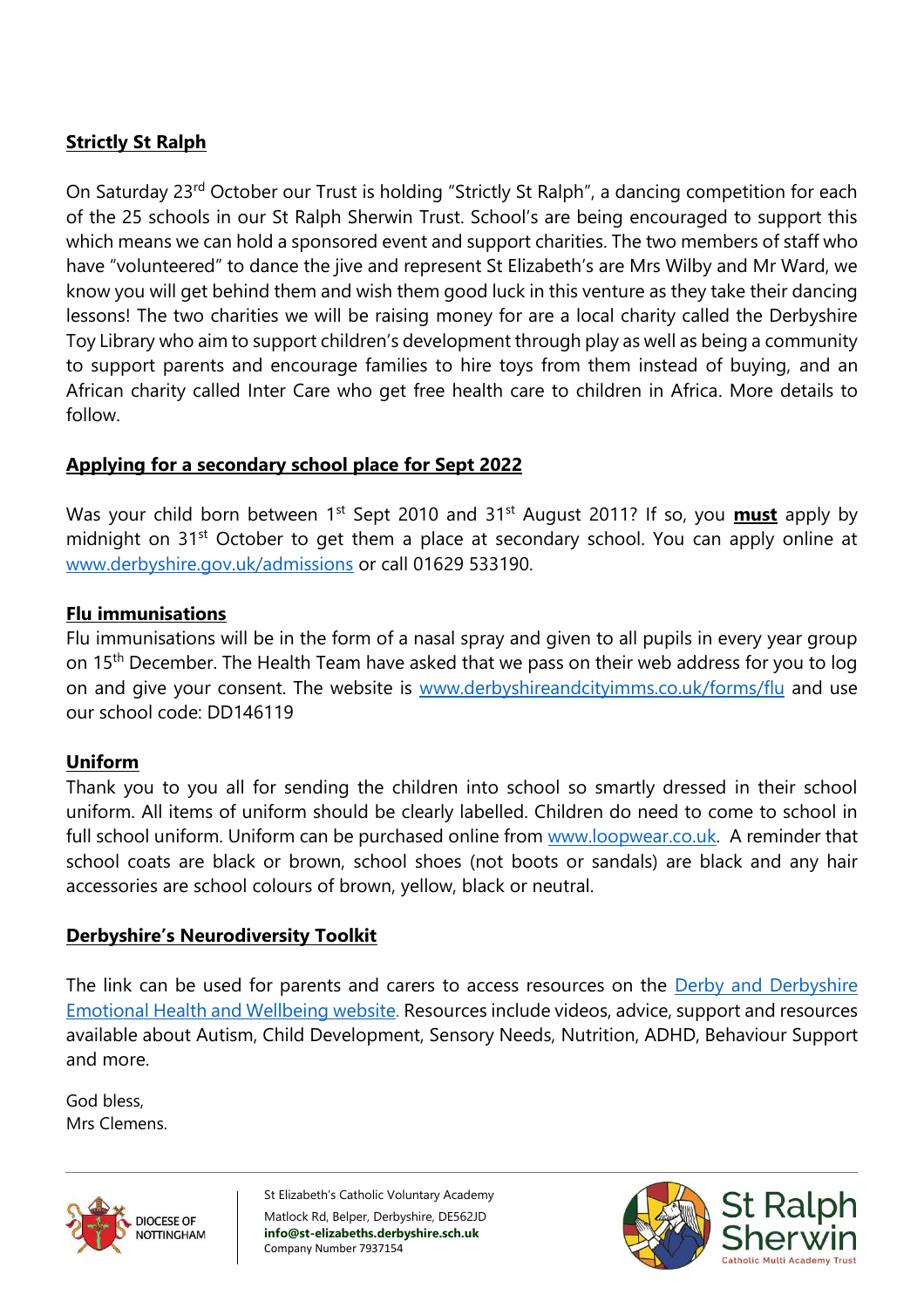#### **Calendar of Events – 2021/2022**

| Thursday 21st October                                                | Sponsored dance-a-thon day                                                                                                     | All classes - wear active uniform                                                                                                                         |
|----------------------------------------------------------------------|--------------------------------------------------------------------------------------------------------------------------------|-----------------------------------------------------------------------------------------------------------------------------------------------------------|
| Friday 22nd October                                                  | Break up for half term                                                                                                         | All pupils                                                                                                                                                |
| Mon 25th October - Friday<br>29th October                            | <b>Advent Half Term</b>                                                                                                        | <b>School Closed</b>                                                                                                                                      |
| Monday 1st November:                                                 | Return to school                                                                                                               | All pupils                                                                                                                                                |
| Tuesday 2 <sup>nd</sup> November                                     | FHC lessons for Y5 candidates                                                                                                  | Y <sub>5</sub>                                                                                                                                            |
| Wednesday 3rd November                                               | Pupil Parliament meeting for the<br>SRSCMAT                                                                                    | Ava and Amelia are our school reps                                                                                                                        |
| Wednesday 3rd November                                               | <b>Bike ability</b>                                                                                                            | Y2                                                                                                                                                        |
| Thursday 4 <sup>th</sup> November                                    | <b>Bike ability</b>                                                                                                            | Y3                                                                                                                                                        |
| Friday 5 <sup>th</sup> November                                      | <b>Bike ability</b>                                                                                                            | Y <sub>5</sub>                                                                                                                                            |
| Friday 5 <sup>th</sup> November                                      | Lead Lay Chaplain from SRSCMAT in<br>school                                                                                    | Chaplaincy team                                                                                                                                           |
| Tuesday 9th <sup>th</sup> and<br>Wednesday 10 <sup>th</sup> November | Parents consultation evenings                                                                                                  | All parents, meetings held on School<br>Cloud                                                                                                             |
| <b>Tuesday 9th November</b>                                          | FHC lessons for Y5 candidates                                                                                                  | Y <sub>5</sub>                                                                                                                                            |
| Thursday 11 <sup>th</sup> November                                   | Remembrance Day                                                                                                                | All pupils                                                                                                                                                |
| Friday 12 <sup>th</sup> November                                     | Mass in School 9.45am                                                                                                          | Y6                                                                                                                                                        |
| 15th-19th November                                                   | Anti-bullying week<br>Other faith - Judaism week                                                                               | All pupils                                                                                                                                                |
| Tuesday 16th November                                                | FHC lessons for Y5 candidates                                                                                                  | Y <sub>5</sub>                                                                                                                                            |
| Wednesday 17th November                                              | Feast day of St Elizabeth of Hungary                                                                                           |                                                                                                                                                           |
| Wednesday 17th November                                              | Parent review meetings for SEND pupils                                                                                         | School Cloud to meet                                                                                                                                      |
| Friday 19th November                                                 | National Youth Funday<br>Non-uniform day in support of NYCDS<br>(Briars team) in exchange for £1<br>donation                   | All pupils - own clothes                                                                                                                                  |
| Friday 19th November                                                 | Reception Class opportunity to take part<br>in the Adoration of the Blessed<br>sacrament                                       | <b>EYFS</b> class                                                                                                                                         |
| Sunday 21st November                                                 | FHC during Mass at Our Lady's Church,<br>Gibfield Lane                                                                         | Y5 candidates                                                                                                                                             |
| Monday 29th November                                                 | Advent liturgy video to be shared with<br>children in Act of Worship and parents<br>via YouTube, launch CAFOD's World<br>Gifts | All pupils                                                                                                                                                |
| <b>Friday 3rd December: INSET</b><br>All day                         | <b>INSET</b>                                                                                                                   | <b>School Closed</b>                                                                                                                                      |
| Tuesday 7 <sup>th</sup> December                                     | Key Stage 1 Nativity - EYFS parents to<br>watch                                                                                | It is highly likely that this will be a                                                                                                                   |
| Wednesday 8 <sup>th</sup> December:                                  | Key Stage 1 Nativity - Y1 parents to                                                                                           | virtual event and will be subject to                                                                                                                      |
| 1.30 <sub>pm</sub>                                                   | watch                                                                                                                          | whether the latest guidance allows                                                                                                                        |
| Thursday 9 <sup>th</sup> December:<br>1.30pm                         | Key Stage 1 Nativity - Y2 parents to<br>watch                                                                                  | singing indoors in large groups.                                                                                                                          |
| Friday 10 <sup>th</sup> December                                     | Advent Mass 9.45am                                                                                                             | Y5                                                                                                                                                        |
| Friday 17th December                                                 | Y1 class opportunity to take part in the<br>Adoration of the Blessed sacrament                                                 | Y1                                                                                                                                                        |
| Thursday 23rd December:<br>$2-3pm$                                   | Carols around the Tree                                                                                                         | It is highly likely that this will be a<br>virtual event and will be subject to<br>whether the latest guidance allows<br>singing indoors in large groups. |



St Elizabeth's Catholic Voluntary Academy Matlock Rd, Belper, Derbyshire, DE562JD **info@st-elizabeths.derbyshire.sch.uk** Company Number 7937154